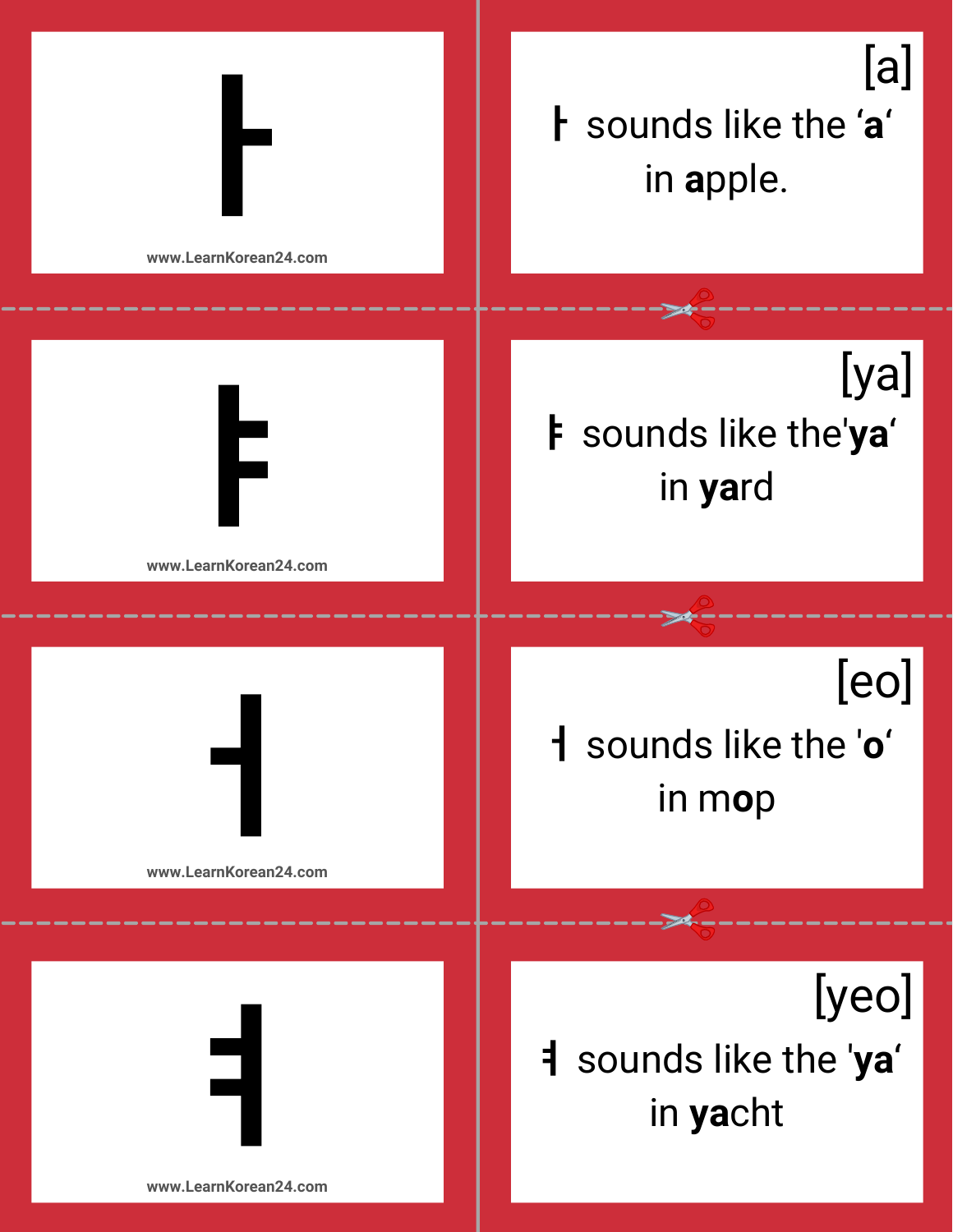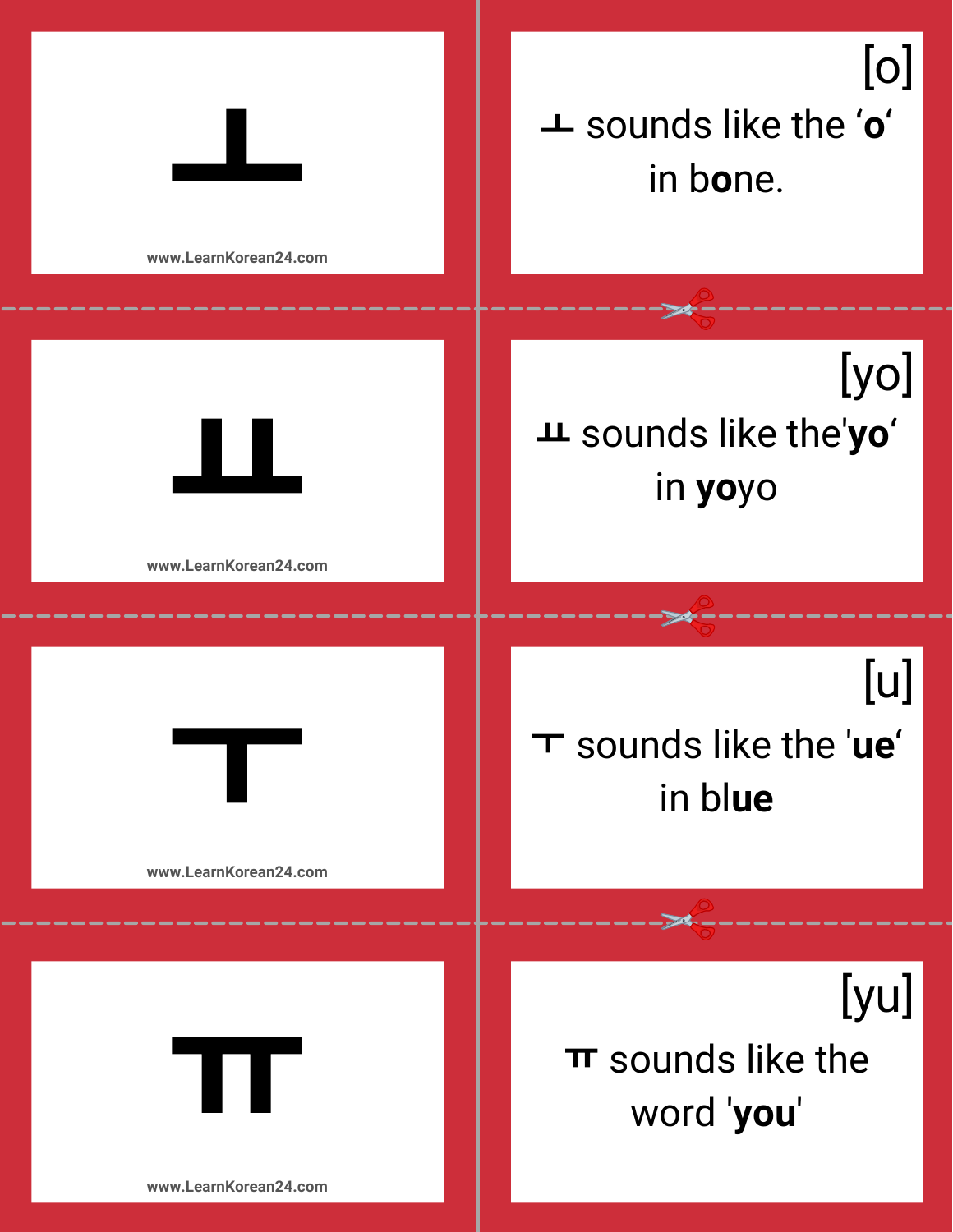## $\begin{array}{|c|c|c|c|}\n\hline\n\hline\n\end{array}$   $\begin{array}{|c|c|c|}\n\hline\n\end{array}$  be very similar  $\begin{array}{|c|c|}\n\hline\n\end{array}$  the 'u' in mud the '**u**' in m**u**d [eu]

\*the exact sound of this vowel is slightly different and requires a unique mouth position.

\*ㅒ and ㅖ are technically different sounds, but in real speaking, they are pronounced the same.

**www.LearnKorean24.com**



## **www.LearnKorean24.com**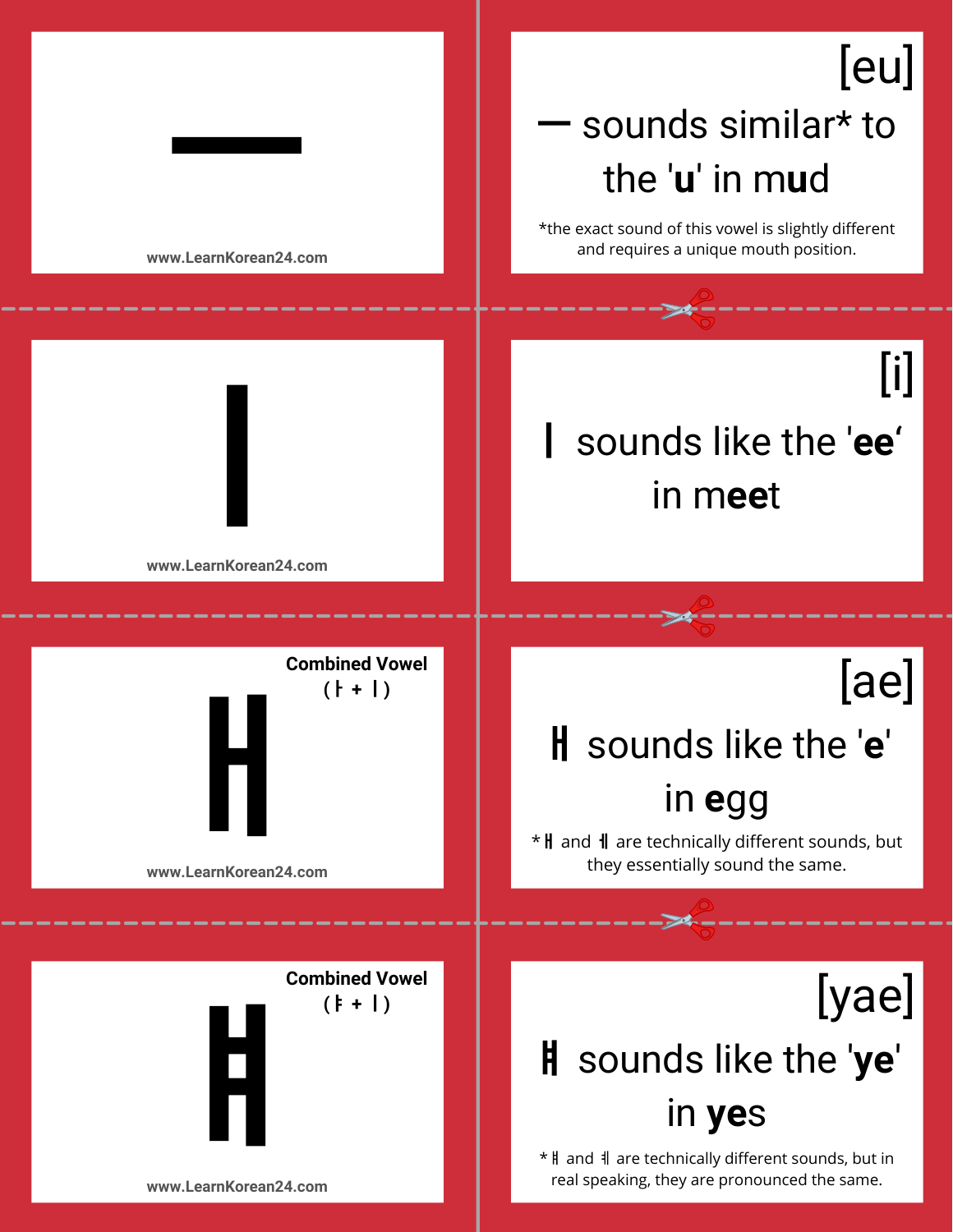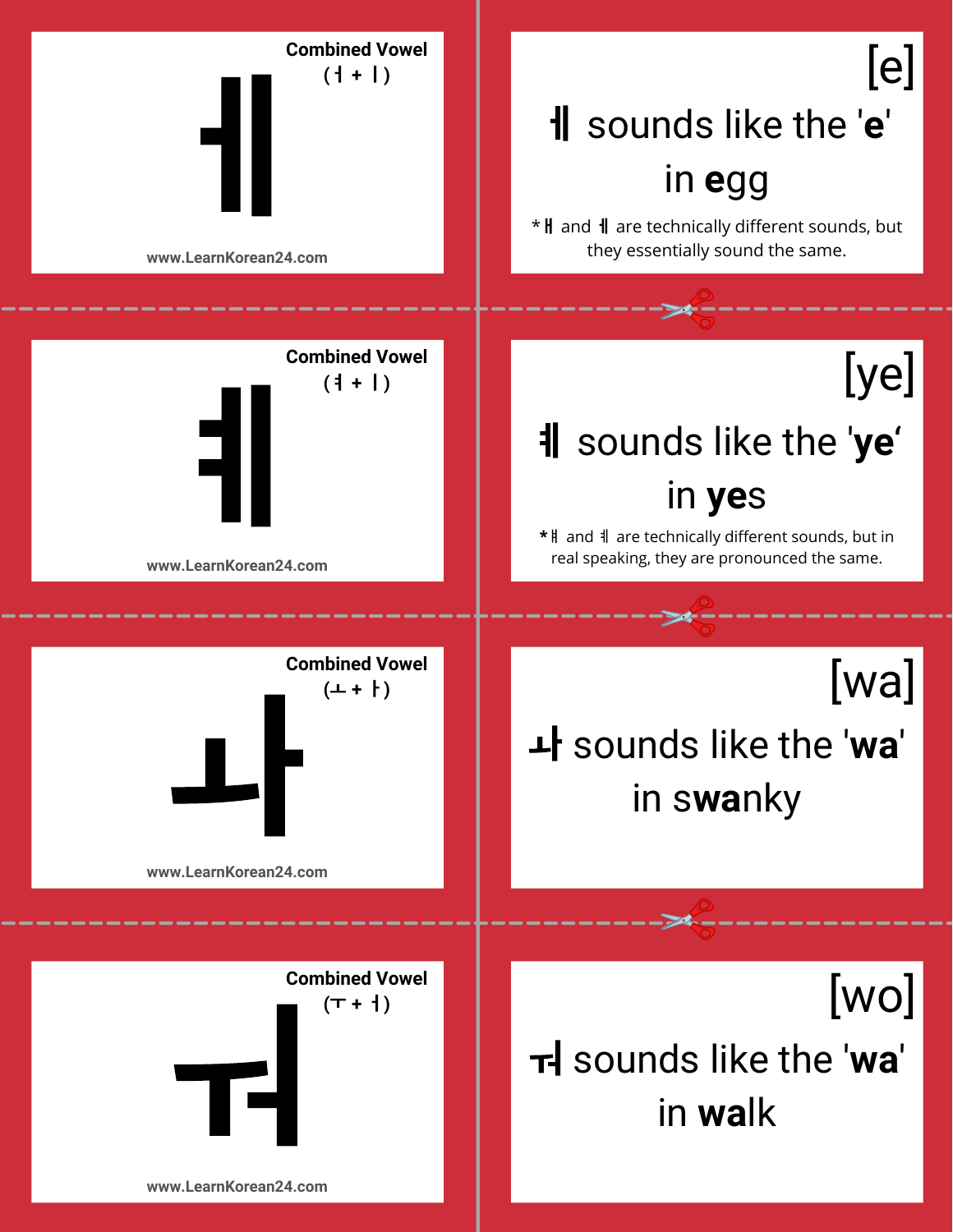